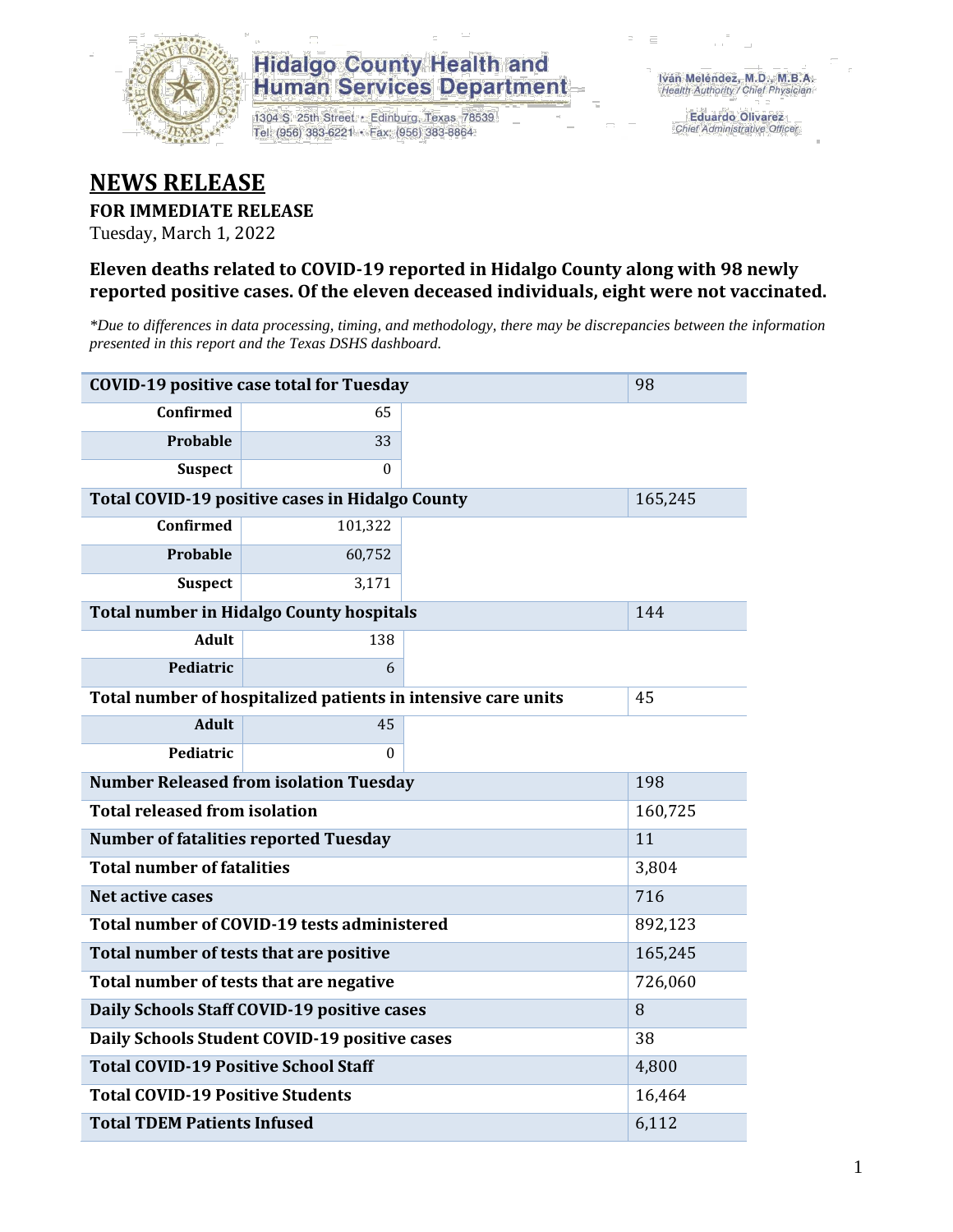

### **Hidalgo County Health and Human Services Department**

1304 S. 25th Street · Edinburg, Texas 78539 Tel: (956) 383-6221 · Fax: (956) 383-8864

**Eduardo Olivarez** Chief Administrative Officer

*Hidalgo County uses the case status definition provided by the Texas Department of State Health Service's 2020 Epi Case Criteria Guide revised November 2020.*

- *1. Confirmed: A person who has tested positive through a molecular or PCR (oral or nasal swabs) test that looks for the presence of the virus's genetic material.*
- *2. Probable: A person who meets presumptive laboratory evidence through detection of COVID-19 by antigen test in a respiratory specimen.*
- *3. Suspect: A person who meets supported laboratory evidence through detection of specific antibodies in serum, plasma, whole body, and no prior history of being confirmed or probable case.*

*For more information of case status definition for COVID-19, please refer to:*

<https://www.dshs.state.tx.us/IDCU/investigation/epi-case-criteria-guide/2020-Epi-Case-Criteria-Guide.pdf>

| <b>Number of Cases</b> |
|------------------------|
| 4                      |
| 5                      |
| 12                     |
| 18                     |
| 18                     |
| 14                     |
| 8                      |
| 19                     |
| 98                     |
|                        |

#### Case Breakdown by Age Group: The deaths include:

|                         | <b>Age Range</b> | Gender | <b>City</b> |  |
|-------------------------|------------------|--------|-------------|--|
| $\mathbf{1}$            | $70+$            | Female | Alton       |  |
| $\mathbf{2}$            | 70+              | Female | Donna       |  |
| 3                       | 40s              | Male   | Hidalgo     |  |
| 4                       | 50s              | Male   | McAllen     |  |
| 5                       | 70+              | Male   | McAllen     |  |
| 6                       | 70+              | Male   | Mercedes    |  |
| $\overline{\mathbf{z}}$ | $70+$            | Female | Mission     |  |
| 8                       | 70+              | Male   | Mission     |  |
| 9                       | $70+$            | Female | San Juan    |  |
| 10                      | 60s              | Male   | Weslaco     |  |
| 11                      | $70+$            | Male   | Weslaco     |  |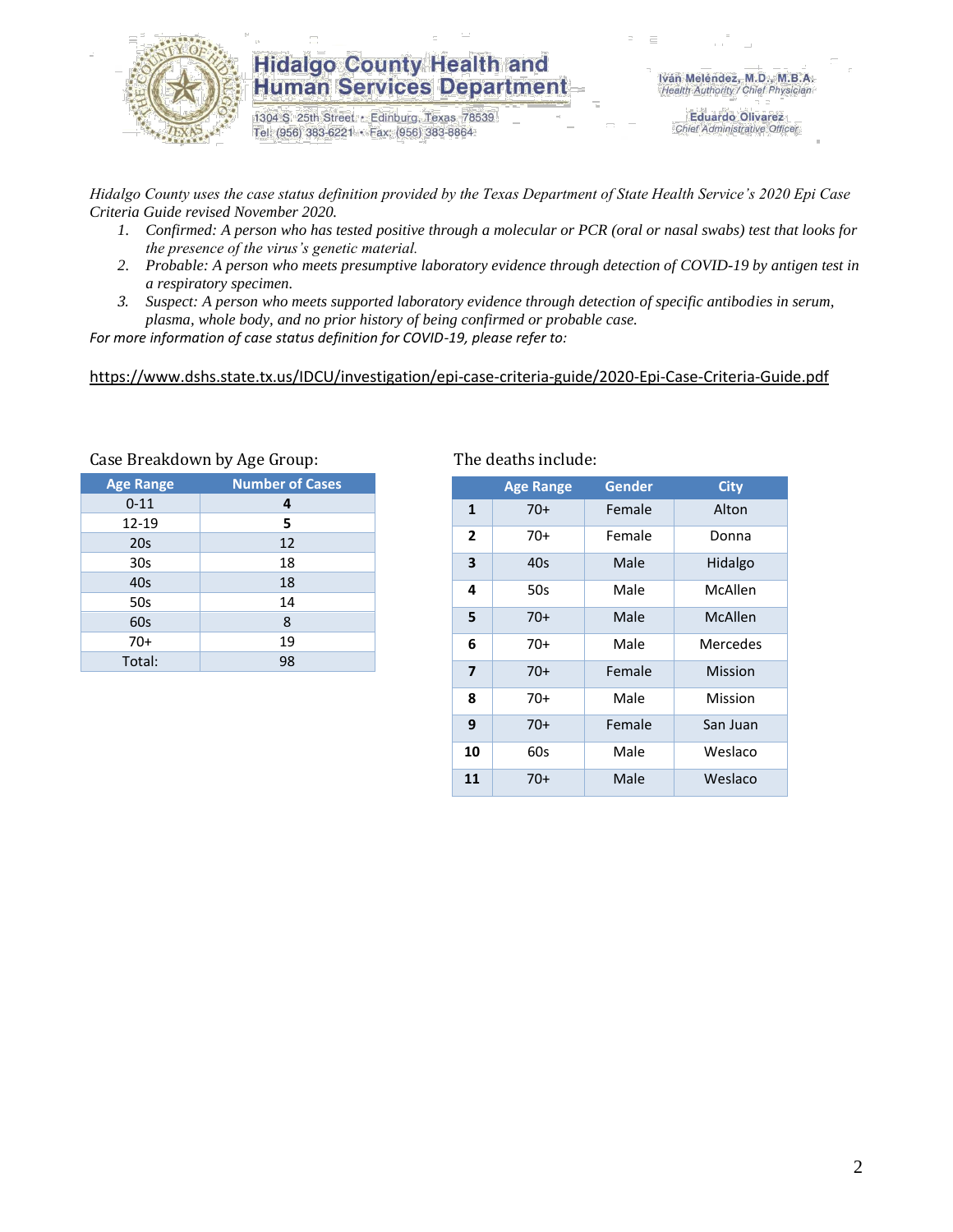

## **Hidalgo County Health and<br>Human Services Department**

1304 S. 25th Street • Edinburg, Texas 78539<br>Tel: (956) 383-6221 • Fax: (956) 383-8864

Iván Meléndez, M.D., M.B.A.<br>Health Authority / Chief Physician

Eduardo Olivarez<br>Chief Administrative Officer

### Tuesday, March 1, 2022 positive cases include:

|    | <b>Age Range</b> | Gender                                                                                                     | <b>City</b> |    | <b>Age Range</b> | Gender | <b>City</b> |
|----|------------------|------------------------------------------------------------------------------------------------------------|-------------|----|------------------|--------|-------------|
| 1  | 30 <sub>s</sub>  | M                                                                                                          | Alamo       | 50 | $70+$            | M      | McAllen     |
| 2  | $70+$            | F                                                                                                          | Alamo       | 51 | 40s              | M      | Mercedes    |
| 3  | $70+$            | M                                                                                                          | Alamo       | 52 | $0 - 19$         | F      | Mission     |
| 4  | $70+$            | F                                                                                                          | Alamo       | 53 | $0 - 19$         | M      | Mission     |
| 5  | 60s              | F                                                                                                          | Alton       | 54 | $0 - 19$         | M      | Mission     |
| 6  | 20s              | M                                                                                                          | Donna       | 55 | $0 - 19$         | M      | Mission     |
| 7  | 30 <sub>s</sub>  | M                                                                                                          | Donna       | 56 | $0 - 19$         | M      | Mission     |
| 8  | 40s              | F                                                                                                          | Donna       | 57 | 20s              | M      | Mission     |
| 9  | 50s              | F                                                                                                          | Donna       | 58 | 20s              | F      | Mission     |
| 10 | 50s              | F                                                                                                          | Donna       | 59 | 30 <sub>s</sub>  | M      | Mission     |
| 11 | $0 - 19$         | $\mathsf{M}% _{T}=\mathsf{M}_{T}\!\left( a,b\right) ,\ \mathsf{M}_{T}=\mathsf{M}_{T}\!\left( a,b\right) ,$ | Edinburg    | 60 | 30s              | F      | Mission     |
| 12 | 20s              | M                                                                                                          | Edinburg    | 61 | 40s              | F      | Mission     |
| 13 | 20s              | F                                                                                                          | Edinburg    | 62 | 40s              | M      | Mission     |
| 14 | 20s              | M                                                                                                          | Edinburg    | 63 | 40s              | F      | Mission     |
| 15 | 30 <sub>s</sub>  | $\mathsf F$                                                                                                | Edinburg    | 64 | 40s              | M      | Mission     |
| 16 | 30 <sub>s</sub>  | F                                                                                                          | Edinburg    | 65 | 40s              | F      | Mission     |
| 17 | 30 <sub>s</sub>  | F                                                                                                          | Edinburg    | 66 | 50s              | F      | Mission     |
| 18 | 30 <sub>s</sub>  | F                                                                                                          | Edinburg    | 67 | 50s              | M      | Mission     |
| 19 | 30 <sub>s</sub>  | M                                                                                                          | Edinburg    | 68 | 60s              | F      | Mission     |
| 20 | 40s              | F                                                                                                          | Edinburg    | 69 | $70+$            | F      | Mission     |
| 21 | 40s              | ${\sf M}$                                                                                                  | Edinburg    | 70 | $70+$            | F      | Mission     |
| 22 | 40s              | F                                                                                                          | Edinburg    | 71 | $70+$            | M      | Mission     |
| 23 | 50s              | F                                                                                                          | Edinburg    | 72 | $70+$            | F      | Mission     |
| 24 | 50s              | F                                                                                                          | Edinburg    | 73 | 20s              | F      | Pharr       |
| 25 | 50s              | M                                                                                                          | Edinburg    | 74 | 40s              | F      | Pharr       |
| 26 | 60s              | M                                                                                                          | Edinburg    | 75 | 40s              | F      | Pharr       |
| 27 | 60s              | M                                                                                                          | Edinburg    | 76 | 40s              | F      | Pharr       |
| 28 | $70+$            | F                                                                                                          | Edinburg    | 77 | 40s              | М      | Pharr       |
| 29 | $0 - 19$         | F                                                                                                          | Hidalgo     | 78 | $70+$            | F      | Pharr       |
| 30 | 40s              | M                                                                                                          | Hidalgo     | 79 | $70+$            | F      | San Juan    |
| 31 | 40s              | M                                                                                                          | Hidalgo     | 80 | $70+$            | F      | San Juan    |
| 32 | 20s              | M                                                                                                          | McAllen     | 81 | $70+$            | F      | San Juan    |
| 33 | 20s              | M                                                                                                          | McAllen     | 82 | $70+$            | F      | San Juan    |
| 34 | 20s              | F                                                                                                          | McAllen     | 83 | $70+$            | F      | San Juan    |
| 35 | 30 <sub>s</sub>  | M                                                                                                          | McAllen     | 84 | 20s              | F      | Undisclosed |